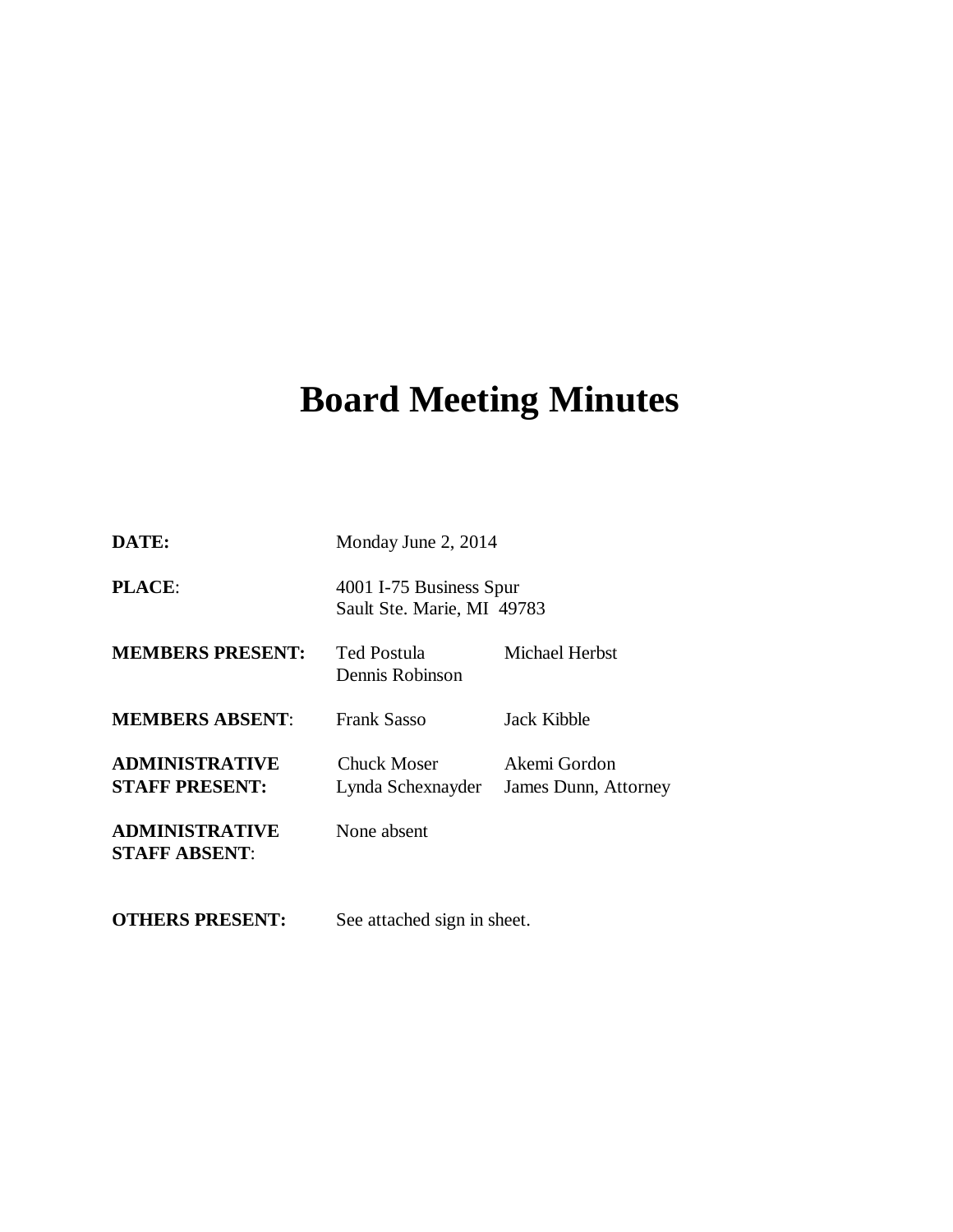**BOARD MEETING Page 2 June 2, 2014**

### **I. - II. CALL TO ORDER/ROLL CALL**

The meeting was called to order at 4:00p.m. by Director Postula. Chairman Sasso and Director Kibble were absent.

## **III. PUBLIC COMMENTS**

There were no public comments.

# **IV. APPROVAL OF BOARD MINUTES –May 5, 2014**

With regard to Minutes for May 5, 2014; IT **WAS MOVED** by Director Robinson; **SUPPORTED**  by Director Herbst to approve said minutes. **UNANIMOUS.** Motion carried. With regard to minutes for Public Hearing held May 1, 2014; **IT WAS MOVED** by Director Robinson; **SUPPORTED** by Director Herbst to approve said minutes. **UNANIMOUS.** Motion carried.

# **V. FINANCIAL REPORT-P.E.-April 30, 2014**

# **BUSSING**

Finance Director Gordon reported combined passengers are down 4% YTD, revenue is down 8%. Chippewa's fares are down 10% with passengers down 6%. Luce County's revenue is up 2% with passengers up 9%.

#### **FERRIES**

Gordon reported the fare increase took effect on Friday, May 23rd. So far the transition with the tickets went smoothly and both signs have new prices on them.

Combined fares were down 8% for the month of April and down 8% YTD. Vehicles and passengers were both down 7% for April and 7% and 5% respectfully YTD.

All three ferry system's experienced decreased traffic in both vehicles and passengers; some of which was weather related.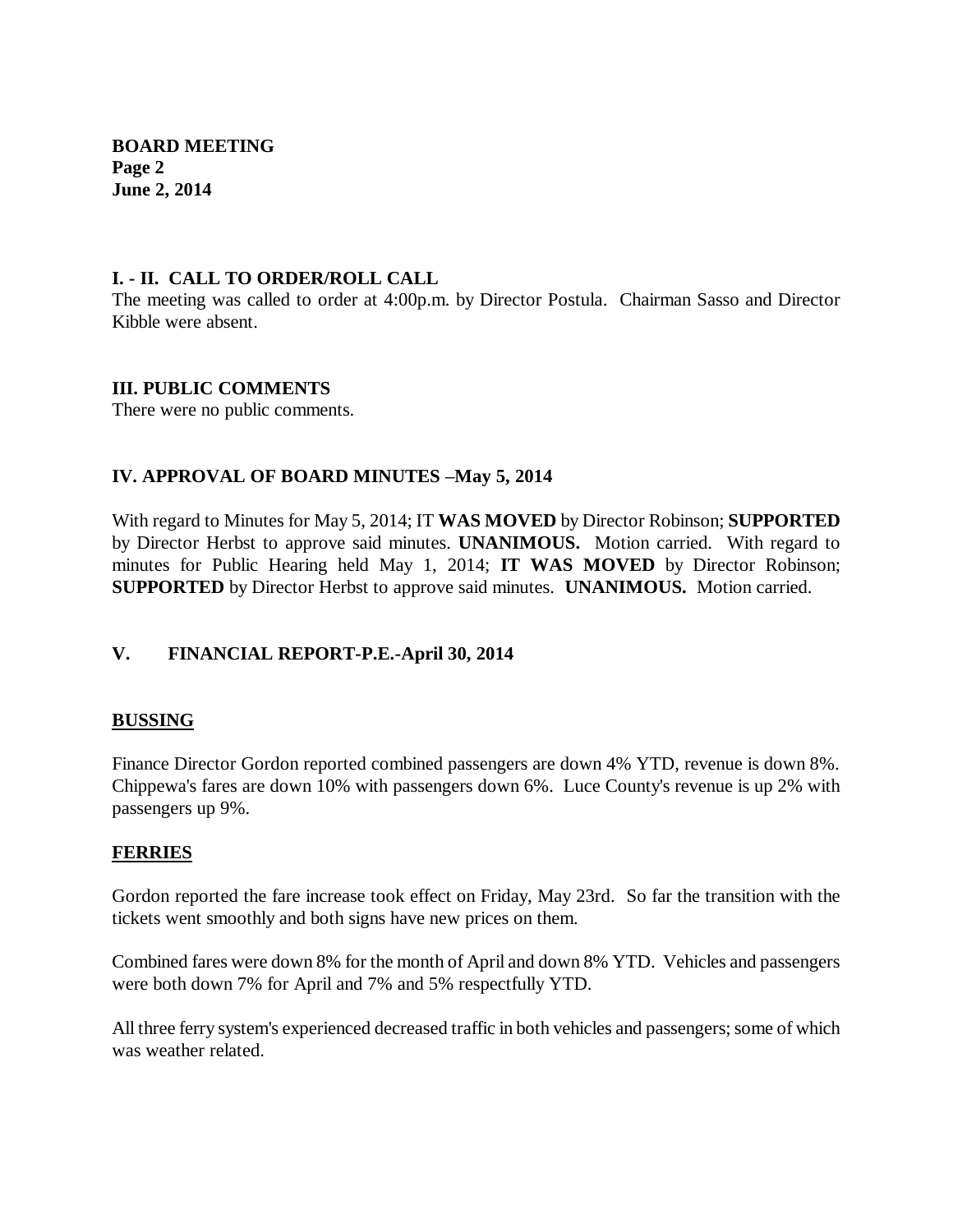**BOARD MEETING Page 3 June 2, 2014**

# **VI. DIRECTOR'S REPORT**

Director Moser referred to April's meeting where he reported that Tim McKee was working with Freighter View Assisted Living to come up with a way to evacuate and transport residents during certain events such as flooding, prolonged power outages, fire, etc. Tim is coordinating this effort and Moser has met with him and the manager of Freighter View. They are requesting EUPTA sign a Memorandum of Understanding which is quite simple and straight forward. This would allow EUPTA to respond to Freighter View's needs to provide transportation with our buses. EUPTA would be reimbursed for reasonable costs for providing such service. EUPTA would transport to a destination that would be pre-arranged by OES and look to OES for direction for providing this service. Moser introduced Tim McKee to explain further and to answer any questions. Tim went over the evacuation plan and the Memorandum of Understanding Transportation Agreement. Attorney Dunn sees no problem with said agreement. Director Moser recommended approval of said agreement. **IT WAS MOVED** by Director Herbst; **SUPPORTED** by Director Robinson to approve Memorandum of Understanding Agreement. **UNANIMOUS.** Motion carried.

Director Moser reported with regard to Neebish II project; we are waiting on MDOTapproval to issue a request for qualification (RFQ) for the purposes of procuring professional service (Naval Architect).

At this time Director Postula called for a motion to go into Closed Session to update the board on the current Union Contract. **IT WAS MOVED** by Director Herbst; **SUPPORTED** by Director Robinson to go into Closed Session. A Roll Call vote was taken at 4:45pm.

**Director Herbst; yes Director Robinson; yes Director Postula; yes**

**IT WAS MOVED** by Director Robinson; **SUPPORTED** by Director Herbst to return to Open Session. A Roll Call vote was taken at 4:55pm.

# **Director Herbst; yes Director Robinson; yes Director Postula; yes**

At 4:55pm Director Postula called the meeting back to order in "Open Session".

# **VII. ATTORNEY'S REPORT**

Attorney Dunn spoke briefly regarding State funding with regard to transportation and the wholesale tax.